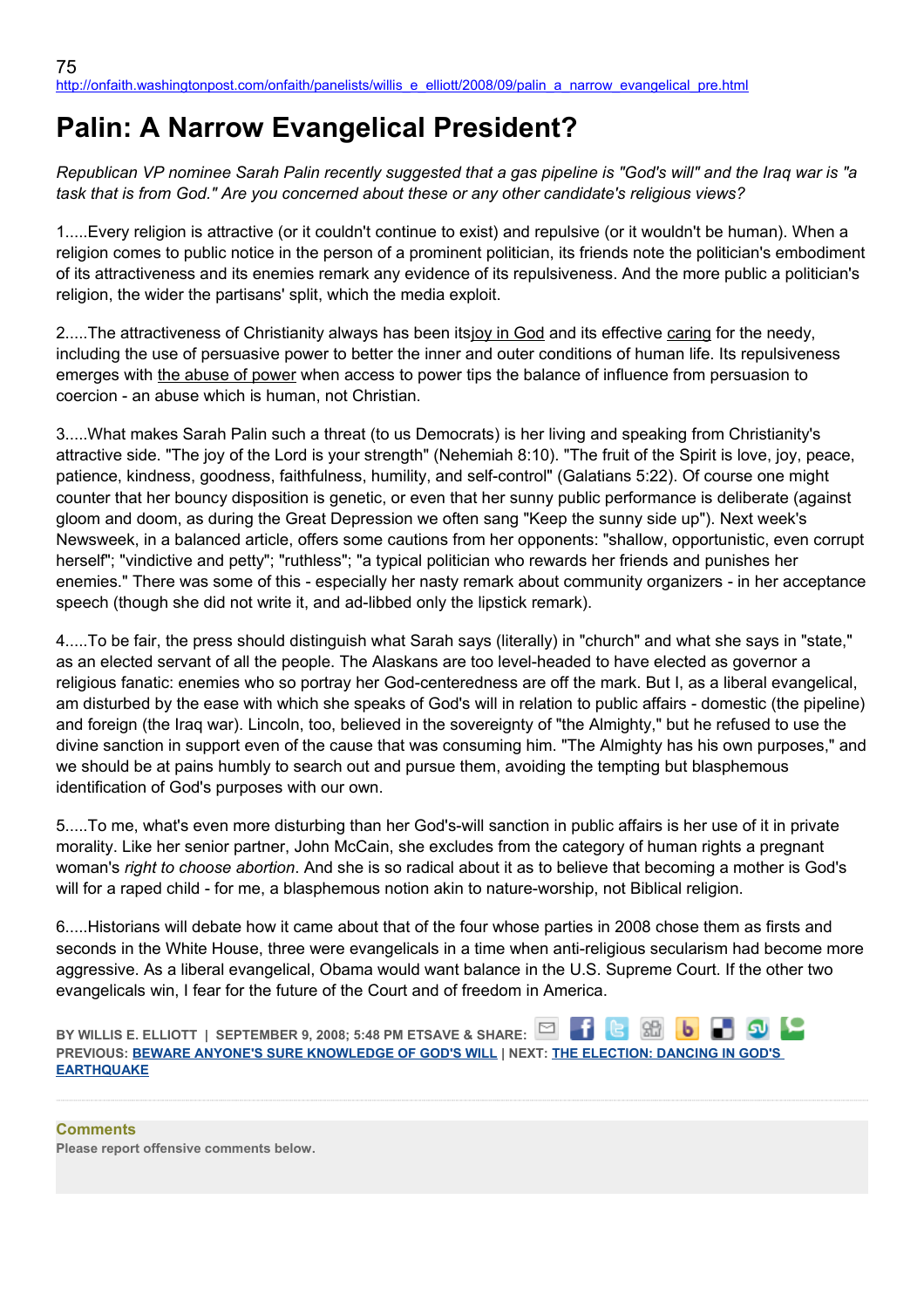Ender:"Abstinance only Sex Ed has only resulted in higher rates of teenage pregnancy. Ms. Palin should look to her own home for evidence of that"

I'm sorry, but do we actually know that Palin's daughter was unaware of birth control options? Was her daughter unaware that intercourse can likely lead to pregnancy? We really just don't know that. Whether public schools teach abstinence only, or the full spectrum is irrelevent to the Palin discussion unless we know that the ONLY sex education/knowledge/awareness Bristol had was from a public school 'abstinence only' class.

**POSTED BY: POSSUM | SEPTEMBER 12, 2008 12:24 PM [REPORT OFFENSIVE COMMENT](mailto:blogs@washingtonpost.com?subject=On%20Faith%20Panelists%20Blog%20%20%7C%20%20Possum%20%20%7C%20%20Palin:%20%20A%20Narrow%20Evangelical%20President?%20%20%7C%20%204533143&body=%0D%0D%0D%0D%0D================%0D?__mode=view%26_type=comment%26id=4533143%26blog_id=618)**

BTW Willis, anyone that would legally prohibit very early term abortions for lesser reasons, but doesn't make a stand against oral contraceptives, is being hipocritical. 50% of the Pills effectiveness is creating an environment where a FERTILIZED OVUM cannot attach to the uterine wall.

To deny first trimester abortions to any rape or incest victim is almost as atrocious whether or not the victim is a child.

If a first trimester fetus has a right to exist that superceeds the mothers mental well being, or ablility to care for a child(since our 'compassionate conservative' society doesn't want to), then Bonobo apes, Orangutangs and other primates killed in research or sport should have equal protection. Members of both species have exhibited IQs greater than a human toddler.

That said, I would love to see the number of abortions performed reduced worldwide. Sex Education including access to contraception and safe sex practices have drastically reduced abortions rates in northern Europe. Abstinance only Sex Ed has only resulted in higher rates of teenage pregnancy. Ms. Palin should look to her own home for evidence of that.

**POSTED BY: ENDER | SEPTEMBER 11, 2008 3:40 PM [REPORT OFFENSIVE COMMENT](mailto:blogs@washingtonpost.com?subject=On%20Faith%20Panelists%20Blog%20%20%7C%20%20ender%20%20%7C%20%20Palin:%20%20A%20Narrow%20Evangelical%20President?%20%20%7C%20%204532030&body=%0D%0D%0D%0D%0D================%0D?__mode=view%26_type=comment%26id=4532030%26blog_id=618)**

Palin also made a public statement that the war in Iraq is about OIL. I mostly disagree because the war against Iraq was about the oil commodity market flow being in dollars and not Euros, which if why we will probably attack Iran soon.

So duggie, if your god or any god sets humans at war over distribution of wealth and power, then I would be forced to choose the other side, whatever that may be.

Fortunately, or not, humans are quite capable of that level of evil on their own.

But when they do it in the name of a god and use that to motivate the masses, they add an extra level of evil, and make all of the Cults of Abraham nothing but barbaric Semetic Superstitios lies created by men to control men.

**POSTED BY: ENDER | SEPTEMBER 11, 2008 12:38 PM [REPORT OFFENSIVE COMMENT](mailto:blogs@washingtonpost.com?subject=On%20Faith%20Panelists%20Blog%20%20%7C%20%20ender%20%20%7C%20%20Palin:%20%20A%20Narrow%20Evangelical%20President?%20%20%7C%20%204531801&body=%0D%0D%0D%0D%0D================%0D?__mode=view%26_type=comment%26id=4531801%26blog_id=618)**

God's will I would think would be to heal everyone. Back in the time Jesus saw that the wealthy were keeping all the protein for themselves and the poor and indentured servitude got only bread, a diet of which leads to severe malnutrition, biochemical malfunction and disease, so he was teaching them how to fish and make nets that they could get needed to eat protein and actually lift themselves from poverty. Therefore his will would be "The End of Disease" which you can read the steps and insight here.

There is no cure for disease, but there is a solution, the end of disease **[http://intelegen.com/there\\_is\\_no\\_cure\\_for\\_disease.htm](http://intelegen.com/there_is_no_cure_for_disease.htm)**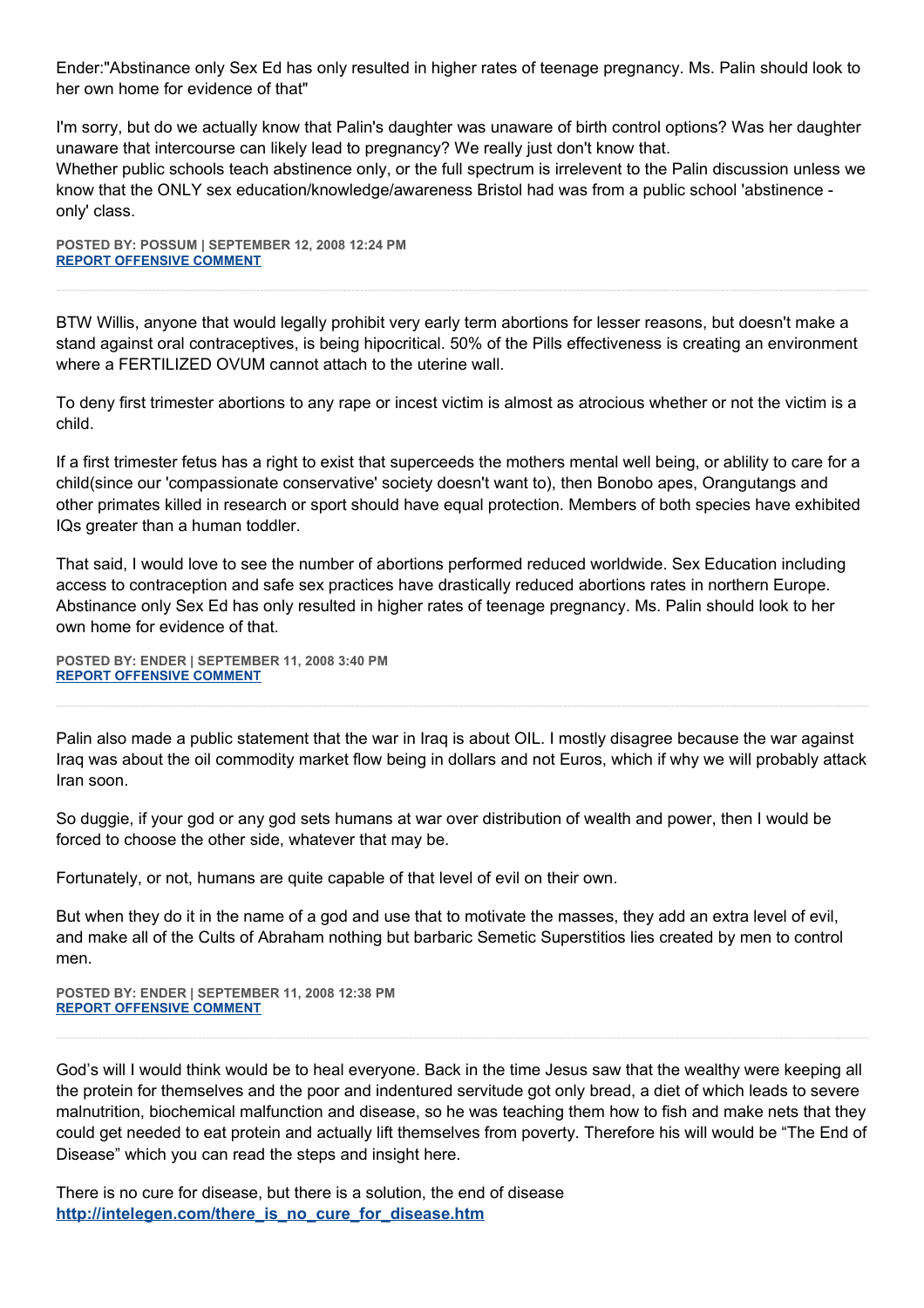You can also read the Fish Story Here Sirius The FBI Agent and The Fish Company **[http://iamblogging.net/Urgo/archives/2004/10/sirius\\_the\\_fbi.html](http://iamblogging.net/Urgo/archives/2004/10/sirius_the_fbi.html)**

Obviously the people in positions of power are not doing God's will because we would be implementing Universal Health not Universal Disease Care.

**POSTED BY: RICHARD THOMAS | SEPTEMBER 11, 2008 11:53 AM [REPORT OFFENSIVE COMMENT](mailto:blogs@washingtonpost.com?subject=On%20Faith%20Panelists%20Blog%20%20%7C%20%20Richard%20Thomas%20%20%7C%20%20Palin:%20%20A%20Narrow%20Evangelical%20President?%20%20%7C%20%204531717&body=%0D%0D%0D%0D%0D================%0D?__mode=view%26_type=comment%26id=4531717%26blog_id=618)**

I have analyzed God's energy system design. Gas pipe lines are not his design.

He suspended a nuclear reactor overhead which distributes energy equally for free, all over the planet, effortless to use.

As I brought to our attention before:

In looking at the energy systems in the human body, and there isn't centralized production of energy, there is decentralized production of energy. Each cell has it's own energy production as should each house on the planet. We do need storage just like the ATP molecule in the body.

It's too bad that some don't have me by their side to duel against the fictions. I have this really cool sword ~Excalibur~.

GM is burdened by disease care costs it runs into the tens of billions. This is not good for America. It is time to implement Universal Health, not Universal Disease Care.

I also know about their internal accounting practices, and hence the need for transparency.

**POSTED BY: RICHARD THOMAS | SEPTEMBER 11, 2008 11:13 AM [REPORT OFFENSIVE COMMENT](mailto:blogs@washingtonpost.com?subject=On%20Faith%20Panelists%20Blog%20%20%7C%20%20Richard%20Thomas%20%20%7C%20%20Palin:%20%20A%20Narrow%20Evangelical%20President?%20%20%7C%20%204531617&body=%0D%0D%0D%0D%0D================%0D?__mode=view%26_type=comment%26id=4531617%26blog_id=618)**

I don't think you've parsed Palin's comment correctly. What Palin said (to a bunch of Christian students, NOT in the context of promoting her policies politically) was to asked for prayer that the humans plans for the war be those of God's intention.

She, like almost all Christians believes that God's hand is in every detail of life.

**POSTED BY: PDUGGIE | SEPTEMBER 11, 2008 10:48 AM [REPORT OFFENSIVE COMMENT](mailto:blogs@washingtonpost.com?subject=On%20Faith%20Panelists%20Blog%20%20%7C%20%20pduggie%20%20%7C%20%20Palin:%20%20A%20Narrow%20Evangelical%20President?%20%20%7C%20%204531562&body=%0D%0D%0D%0D%0D================%0D?__mode=view%26_type=comment%26id=4531562%26blog_id=618)**

Thanks for providing me with a new possibility of Christian thought.

My previous experience with the fire and brimstone Christianity of my youth, and the modern uncharitable and warmongering Calvinism of the current Conservative supporters of George Bush, have radicallized me to be convinced that Christianity has become a greater source of evil than good.

Were that more Christians understood that logic, science, and charity cannot be antithetical to the message of the early Christians who were more willing to die for their religion than kill others, and for whom Charity was more important than proclamations of Righteousness.

**POSTED BY: ENDER | SEPTEMBER 11, 2008 9:42 AM [REPORT OFFENSIVE COMMENT](mailto:blogs@washingtonpost.com?subject=On%20Faith%20Panelists%20Blog%20%20%7C%20%20ender%20%20%7C%20%20Palin:%20%20A%20Narrow%20Evangelical%20President?%20%20%7C%20%204531381&body=%0D%0D%0D%0D%0D================%0D?__mode=view%26_type=comment%26id=4531381%26blog_id=618)**

RESPONSE TO FR. LARRY GEARHART:

1

Your belief that "a human being is ensouled at conception" is radical, at odds with your own church's historical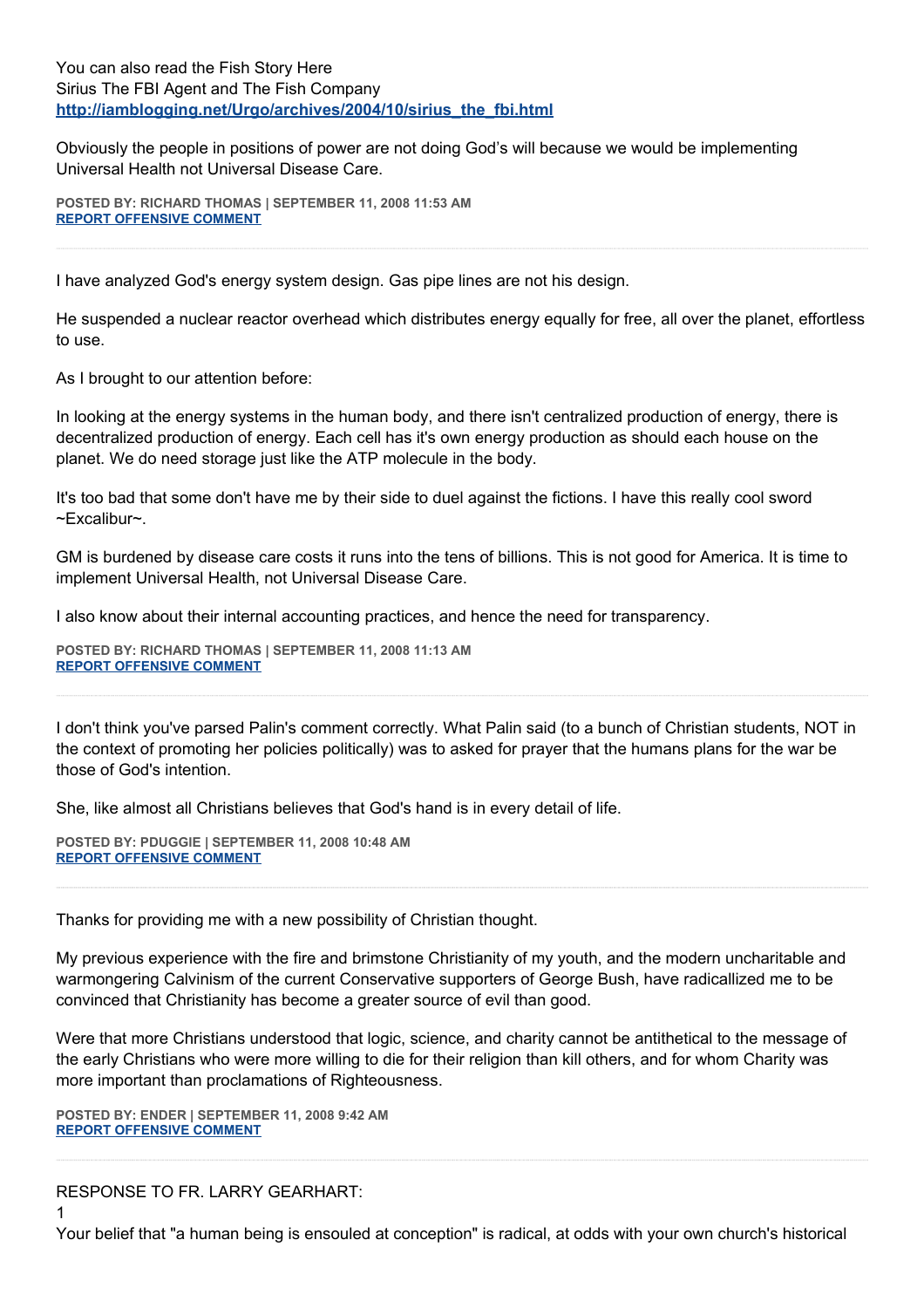nuancing of ensoulment. McCain would love you for it, but St.Augustine would not.

2

You say, "Without a human soul, there is no such thing as free moral agency." As a Biblical scholar & former professor of Hebrew & Greek, I see the Greek (Platonic) idea of "soul" (1) as foreign to the primary layer of our spiritual heritage, the Hebrew, & (2) as enriching our heritage. God knew what he was doing in choosing Hebrew & Greek, two very different language-minds, for his literary revelation. / In Hebrew, the word "lev" covers everything invisible about a human being (as the word "basar" - usually traslated "flesh" - covers everything visible). In English, we have so many words translating "lev": mind, will, spirit, soul, consciousness, psyche, imagination, etc. But "soul" as a transcendent entity added to "body" (whenever, in the development process) is a notion foreign to the Hebrew mind, which sees a human being as a creational unity looking toward "resurrection" rather than the (Greek) "immortality of the soul." Your denial of "free moral agency" in absence of your idea of "soul" is an unbiblical dogma I must reject.

3

You speak of "the transcendent nature of the human person," implicitly associating this doctrine with your "soul" (& "immortality of the soul") dogma, & claim the whole as biblical. But Adam & Eve were ejected from Eden because of God's fear that they would become immortal (by eating from the tree of life): only God has essential immortality (1 Timothy 6:16), but he gives eternal life through faith in Jesus Christ (John 3:16). 4

In describing my pro-choice position, I offered the case of a raped pregnant CHILD. In attacking, you left out "child." I consider "blasphemous" the notion that God willed the raped child's pregnancy. If God is viewed as willing everything that happens in nature, the God/nature distinction disappears, along with the distinction between God-worship & nature-worship. I am "vehement" against blasphemy, & "intemperate" at the thought of persuading (or forcing!) a raped child to give birth rather than to have an abortion. Such persuasion or coercion I view as both Bible-abuse & child-abuse.

**POSTED BY: WILLIS E. ELLIOTT, PANELIST | SEPTEMBER 10, 2008 8:39 PM [REPORT OFFENSIVE COMMENT](mailto:blogs@washingtonpost.com?subject=On%20Faith%20Panelists%20Blog%20%20%7C%20%20Willis%20E.%20Elliott,%20panelist%20%20%7C%20%20Palin:%20%20A%20Narrow%20Evangelical%20President?%20%20%7C%20%204530700&body=%0D%0D%0D%0D%0D================%0D?__mode=view%26_type=comment%26id=4530700%26blog_id=618)**

Fr. Larry Gearhart, you said:

"Of course, it's also possible that there is nothing in human nature that is transcendent, and free will is an illusion. In that case, all of us are merely following our internal programming and there is no such thing as moral responsibility. All of politics is simply the collective playing out of the internal programming of individual automata."

The word, transcendent, in the sense that you use it, is not meaningful. Of course, human beings are special; that is self-evident; by way of own human nature and intelligence, we know of the world, and in this knowing, we realize ourselves to be special among all that exists. Is that what you mean by transcendent? Whether there is a soul or not, human beings are still special. If you only acknowledge this on the condition that a soul must exist, then that is a peculiarity of your paradigm, not shared by everyone.

To be honest, and you almost seem to be, no one knows what we are, nor what is the true nature of this world in which we exist. To state you own ideas, and then to show as proof, that otherwise, we are all "auomata" is not a proof, and in fact, not particularly meaningful, in any way.

**POSTED BY: DANIEL IN THE LION'S DEN | SEPTEMBER 10, 2008 6:34 PM [REPORT OFFENSIVE COMMENT](mailto:blogs@washingtonpost.com?subject=On%20Faith%20Panelists%20Blog%20%20%7C%20%20Daniel%20in%20the%20Lion)**

## Fr. Gerhart

"it's also possible that there is nothing in human nature that is transcendent, and free will is an illusion. " A couple of problems with you logic stream. You allow for the possibility that there is nothing in human nature that is transcendent, which is fine, but then you add as if it were directly linked 'and free will is an illusion'. Free will is merely choosing to do one thing or another without regard to a higher authority. We do it all the time. No god or plan for humanity is needed to for an individual to choose one thing or another without a higher authority's guidance. Free will implies individual choice. if ther is no god, then all that is left is free will. "In that case, all of us are merely following our internal programming and . . ."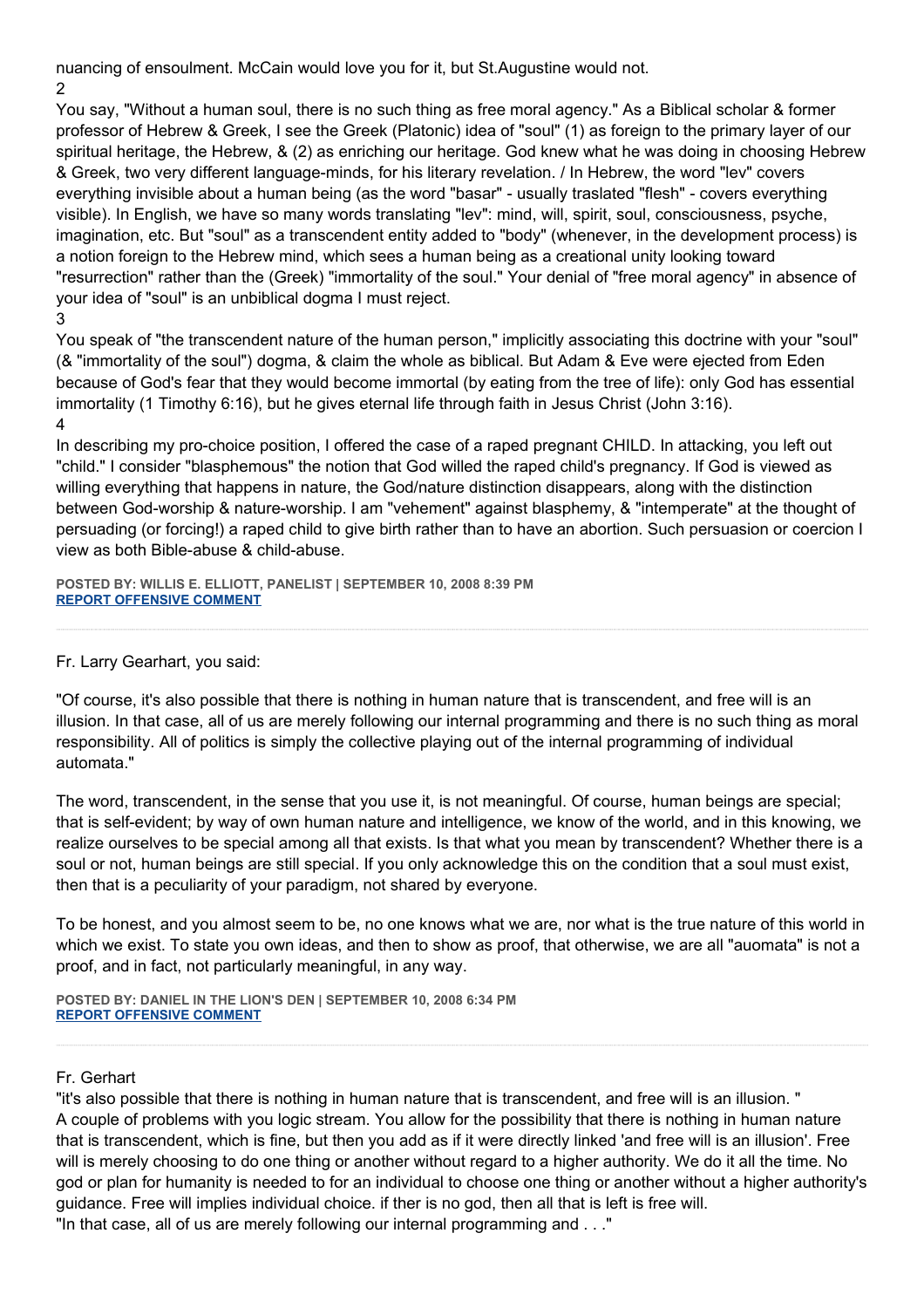This implies a creator or master plan. We are born with an 'operating system' if you will, similar to lower animals, insticnt, food, water, breathing, etc. are not unique to humans at all.. the only thing that seperates humans apart really are some self-awareness concepts which we use to learn and think new things, it makes us aware of our own immortality for example. But all the basic stuff, including many highly evolved socialization concepts (also found in pack animal behavior, apes, schools of fish) that have proven successful in our ancestors. Everything else is learn as you go.

"there is no such thing as moral responsibility. All of politics is simply the collective playing out of the internal programming of individual automata"

There is no such thing as a single universal moral code. If there were , churches would be out of business, or at least there wouldn't be so many of them. We are born with no moral code whatsoever. We learn, based on crude instinct and interaction with parents, siblings, communities, etc. the 'moral code' in play in our various environments, all of which have evolved, not always to the same point. We have societal and cultural codes that we grow up with, experiment with and often establish as 'laws'.

" The question of when "ensoulment" happens is enormously important in making moral judgments about the evil of abortion"

So what does a secular people and government do about this when they have, as you say 'no moral code'? (meaning, they don't share yours)

Well, maybe they could debate it, take it to a vote, or perhaps choose for themselves whether or not abortion is 'evil' (another religious concept) You know, like people with free will are able to do.

The religious communities themselves don't agree on your definition of 'ensoulment' how do you expect an entire nation to do so?

**POSTED BY: POSSUM | SEPTEMBER 10, 2008 6:21 PM [REPORT OFFENSIVE COMMENT](mailto:blogs@washingtonpost.com?subject=On%20Faith%20Panelists%20Blog%20%20%7C%20%20Possum%20%20%7C%20%20Palin:%20%20A%20Narrow%20Evangelical%20President?%20%20%7C%20%204530592&body=%0D%0D%0D%0D%0D================%0D?__mode=view%26_type=comment%26id=4530592%26blog_id=618)**

To address some of the questions raised about my comments:

1) There are both philosophical and theological reasons for regarding human beings as special, or, in more technical terms, transcendent. Genesis 1:26, for example, declares that God made humanity in his own image and likeness. Among other things, this means that human beings have intellect and free will. The experience of having free will, while clearly a subjective one that is certainly not easily verifiable through scientific measurement (and may, in fact, be impossible to measure due to quantum uncertainty), nevertheless, the subjective feeling of moral freedom is evidence of its existence.

2) Free will, or free moral agency, is not simply a matter of freedom from external coercion. It involves having something inherent in human nature which is not subject to mathematical determinism, in the same sense that everything else in nature is. Every causal interaction in nature, with the possible exception of human free will, is subject to physical laws which can be characterized by some form of stochastic differential equation. If all human activity can be so characterized, free will is an illusion.

3) I call this additional element in human nature a "soul." The question of when "ensoulment" happens is enormously important in making moral judgments about the evil of abortion, although there are other critically important considerations, as well.

4) Of course, it's also possible that there is nothing in human nature that is transcendent, and free will is an illusion. In that case, all of us are merely following our internal programming and there is no such thing as moral responsibility. All of politics is simply the collective playing out of the internal programming of individual automata.

5) There are, of course, other ways of seeing this dichotomy. I would challenge others to provide scientific justification for their views.

**POSTED BY: FR. LARRY GEARHART | SEPTEMBER 10, 2008 5:41 PM [REPORT OFFENSIVE COMMENT](mailto:blogs@washingtonpost.com?subject=On%20Faith%20Panelists%20Blog%20%20%7C%20%20Fr.%20Larry%20Gearhart%20%20%7C%20%20Palin:%20%20A%20Narrow%20Evangelical%20President?%20%20%7C%20%204530572&body=%0D%0D%0D%0D%0D================%0D?__mode=view%26_type=comment%26id=4530572%26blog_id=618)**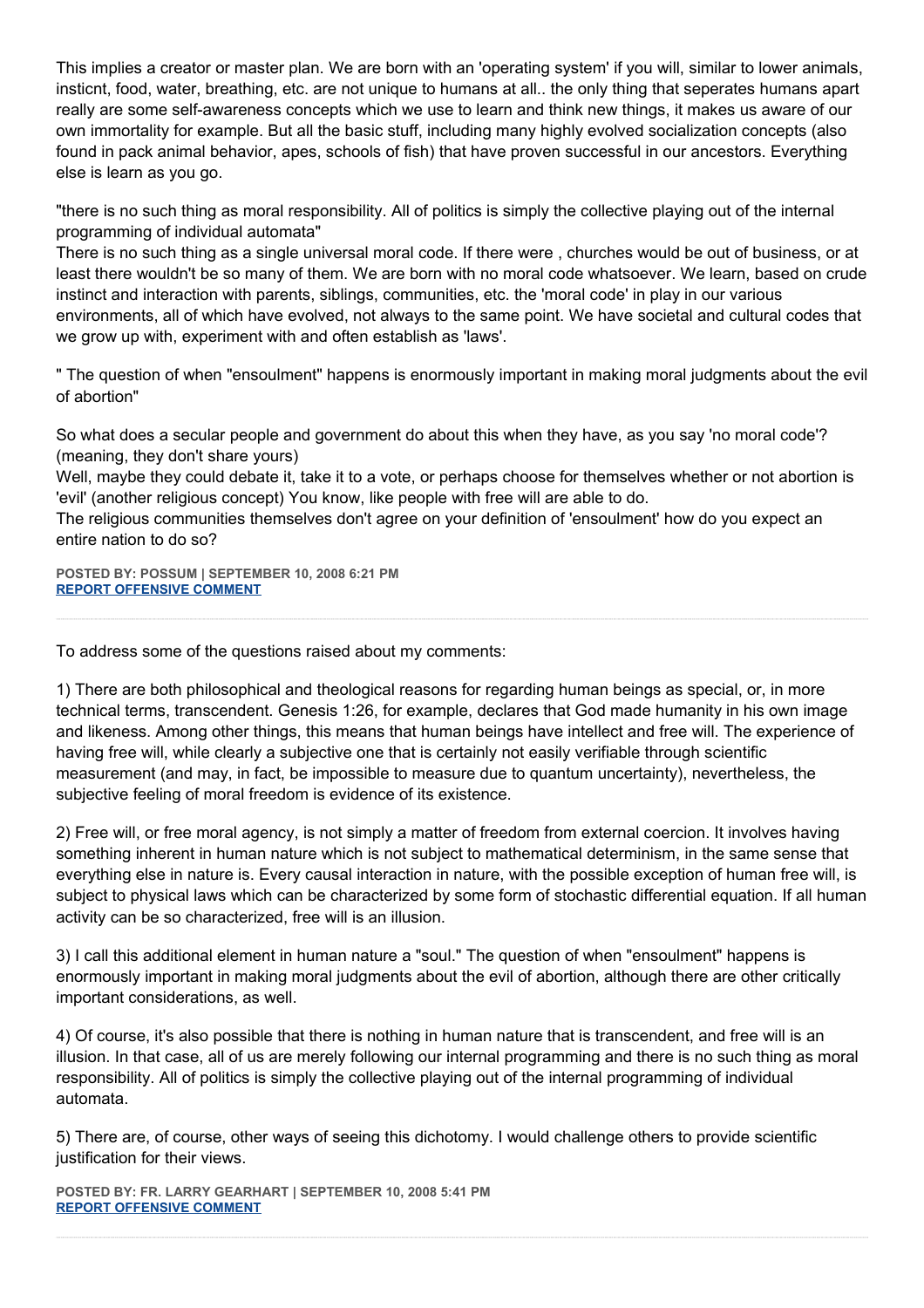Fr. Larry Gearhart:

You said:

"I happen to believe that a human being is ensouled at the moment of conception, and I can see no other way to explain the transcendent nature of the human person (although I will be more than happy to discuss the details with anyone who does not have the same view)."

But what does it mean "to be ensoulded?"

And what does it mean, "the transcendent nature of the human person?"

And because you "can see no other way," how does that prove anything?

You said,

"Without a human soul, there is no such thing as human free moral agency."

But the question is not whether there is a soul or not; the question is, what does it mean to be "ensouled" at conception?

But even if the question were about the existence of the soul, what has that got to do with human free moral agency? How does one follow th other?

And since you brought all this up, what do you mean by free moral agency? That is not clear at all, but a very specific and esoteric component of your paradigm, which everybody does not regard as you do.

**POSTED BY: DANIEL IN THE LION'S DEN | SEPTEMBER 10, 2008 4:31 PM [REPORT OFFENSIVE COMMENT](mailto:blogs@washingtonpost.com?subject=On%20Faith%20Panelists%20Blog%20%20%7C%20%20Daniel%20in%20the%20Lion)**

"What I find much more troubling, however, is the seemingly unbridgeable chasm of understanding and appreciation between radical pro-choice advocates, such as yourself and Senator Obama, and radical pro-life advocates, such as myself."

I can't imagine anyone claiming Mr. Obama, or Dr. Elliot as radicals. Pro-choice and Pro-life are not radical issues, but a traditional and long standing conflict. I also don't think evangelicals, Pentecostals, or even the traditional religious right can be labelled as radical. But religious extremism is radical and I defy you to show that Mr. Obama is any sort of religious extremist. A person who declares a pipeline is G-d's will, however, is hardly on the front lines of moderation.

**POSTED BY: SPARROW | SEPTEMBER 10, 2008 12:58 PM [REPORT OFFENSIVE COMMENT](mailto:blogs@washingtonpost.com?subject=On%20Faith%20Panelists%20Blog%20%20%7C%20%20sparrow%20%20%7C%20%20Palin:%20%20A%20Narrow%20Evangelical%20President?%20%20%7C%20%204530299&body=%0D%0D%0D%0D%0D================%0D?__mode=view%26_type=comment%26id=4530299%26blog_id=618)**

So many people have short memories. Creationism cannot be taught in public schools. This would violate the first amendment. The Supreme Court has ruled several times on this subject. Case closed. As a Christian, I believe in Evolution because God continues to create, each and every day.

**POSTED BY: ANONYMOUS | SEPTEMBER 10, 2008 11:16 AM [REPORT OFFENSIVE COMMENT](mailto:blogs@washingtonpost.com?subject=On%20Faith%20Panelists%20Blog%20%20%7C%20%20Anonymous%20%20%7C%20%20Palin:%20%20A%20Narrow%20Evangelical%20President?%20%20%7C%20%204530190&body=%0D%0D%0D%0D%0D================%0D?__mode=view%26_type=comment%26id=4530190%26blog_id=618)**

FR Larry G.: "I happen to believe that a human being is ensouled at the moment of conception" That is a religious concept rolled into a personal opinion.

"I can see no other way to explain the transcendent nature of the human person "

'Transcendent nature' is also a purely religious concept.

"Without a human soul, there is no such thing as human free moral agency"

Two religious concepts.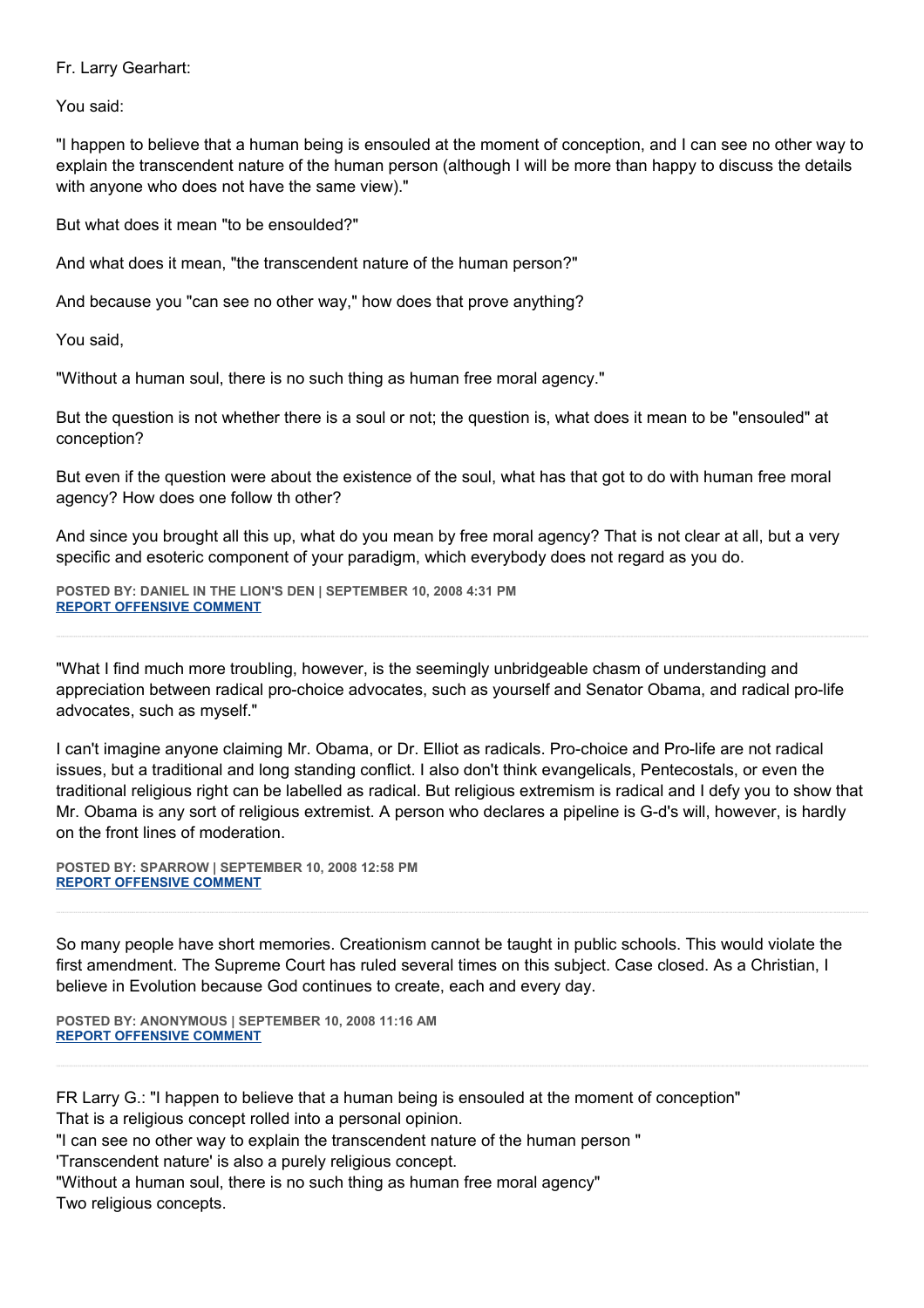As these are religious concepts only, not scientific or legal, they are not universally accepted as fact or even necessarily as common belief. Among the many, many religions and denominations, these very concepts vary, since they are all a matter of mere faith or belief.

"I was also alarmed at its evident vehemence and intemperance"

And you share that intemperance. Your belief system regarding ensoulment and knowledge of god's will is no more likely right or wrong than Mr. Elliot's since they are based on personal understanding and opinion of these things. You would agree that God answers and instructs all that call upon him with questions and sometimes due to human frailty those instructions and answers are misinterpreted. The question becomes only 'Which one of us got it wrong?' Is your confidence in your understanding of God's will greater or less than Mr. Elliot's?

**POSTED BY: POSSUM | SEPTEMBER 10, 2008 11:12 AM [REPORT OFFENSIVE COMMENT](mailto:blogs@washingtonpost.com?subject=On%20Faith%20Panelists%20Blog%20%20%7C%20%20Possum%20%20%7C%20%20Palin:%20%20A%20Narrow%20Evangelical%20President?%20%20%7C%20%204530186&body=%0D%0D%0D%0D%0D================%0D?__mode=view%26_type=comment%26id=4530186%26blog_id=618)**

I have my own religion. It's not very organized and doesn't make a dime. I'm not living high on the hog and complaining all the time. The good Lord provides and all we can do is work and try to help who we can while we can. The rest is all people can make of it. I don't sleep much. Working in my sleep it seems. It's a lonesome thing on a narrow path. Then you die and rest for good.

**POSTED BY: 66 | SEPTEMBER 10, 2008 11:03 AM [REPORT OFFENSIVE COMMENT](mailto:blogs@washingtonpost.com?subject=On%20Faith%20Panelists%20Blog%20%20%7C%20%2066%20%20%7C%20%20Palin:%20%20A%20Narrow%20Evangelical%20President?%20%20%7C%20%204530173&body=%0D%0D%0D%0D%0D================%0D?__mode=view%26_type=comment%26id=4530173%26blog_id=618)**

Governor Palin's remarks about this or that being the will of God reflect her background as a Pentecostal. In that context, it's difficult to determine whether her convictions are fanatical or not. Further information would be required.

CNN has commented on the fanatical claims of her former pastor, Rev. Tim McGraw, and they were, indeed, pretty scary. Palin's decision to leave that church stood her in good stead. Her reported preference for Creationism does not seem to have played a major part in her political positions, beyond preferring that creationism be allowed into the classroom (presumably leaving the issue to local control), without mandating it at the state or federal level.

As everyone knows, Senator Obama's past association with Rev. Jeremiah Wright is at least as scary, and Rev. Wright continues to exploit that connection for the benefit of his own ambitions. Senator Obama's decision to leave Wright's church speaks well of him, and no one can claim, based on this background, that Obama is a Black Power supremacist, any more than they can claim that Palin believes she is an agent of God preparing for Armageddon.

These backgrounds are, from my perspective, equally troubling. They introduce a significant additional element of risk in the choice for President and Vice President this year.

What I find much more troubling, however, is the seemingly unbridgeable chasm of understanding and appreciation between radical pro-choice advocates, such as yourself and Senator Obama, and radical pro-life advocates, such as myself. In particular, I was not only offended by your remark that the claim that the right to exist of a child conceived in rape is "a blasphemous notion akin to nature-worship, not Biblical religion." I was also alarmed at its evident vehemence and intemperance.

I happen to believe that a human being is ensouled at the moment of conception, and I can see no other way to explain the transcendent nature of the human person (although I will be more than happy to discuss the details with anyone who does not have the same view). Without a human soul, there is no such thing as human free moral agency. The transcendent nature of the human person is so well attested to in the bible it should need no defense in conversation with a Baptist Minister, even one who is pro-choice.

**POSTED BY: FR. LARRY GEARHART | SEPTEMBER 10, 2008 10:55 AM [REPORT OFFENSIVE COMMENT](mailto:blogs@washingtonpost.com?subject=On%20Faith%20Panelists%20Blog%20%20%7C%20%20Fr.%20Larry%20Gearhart%20%20%7C%20%20Palin:%20%20A%20Narrow%20Evangelical%20President?%20%20%7C%20%204530162&body=%0D%0D%0D%0D%0D================%0D?__mode=view%26_type=comment%26id=4530162%26blog_id=618)**